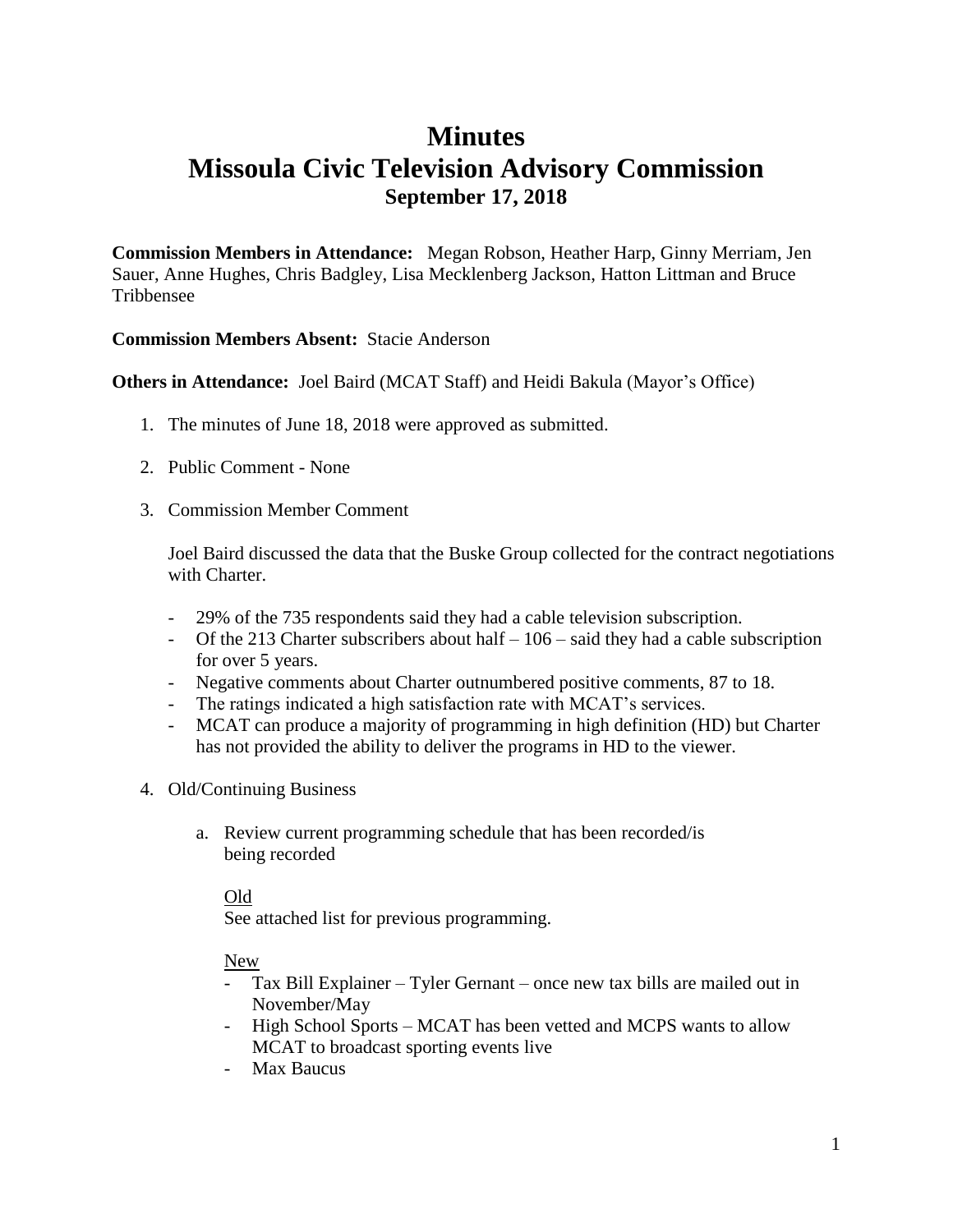- Opioid Epidemic Open Aid Alliance or the Attorney General had a great presentation at City Club
- Narconon in Police Cars
- Cold Weather Resources for Low Income Folks weatherization loan program – contact the Human Resource Council
- ADU's and Process
- Surcharges in Municipal Court
- Open Space Bond Maintenance Levee
- Trails Show
- Election Day and Navigation at the Fairgrounds
- 5. New Business
	- a. Report on the Hours Joel Baird

The report on the hours will be discussed at the October meeting.

6. Set agenda for next meeting

Respectfully submitted, Heidi Bakula, Executive Assistant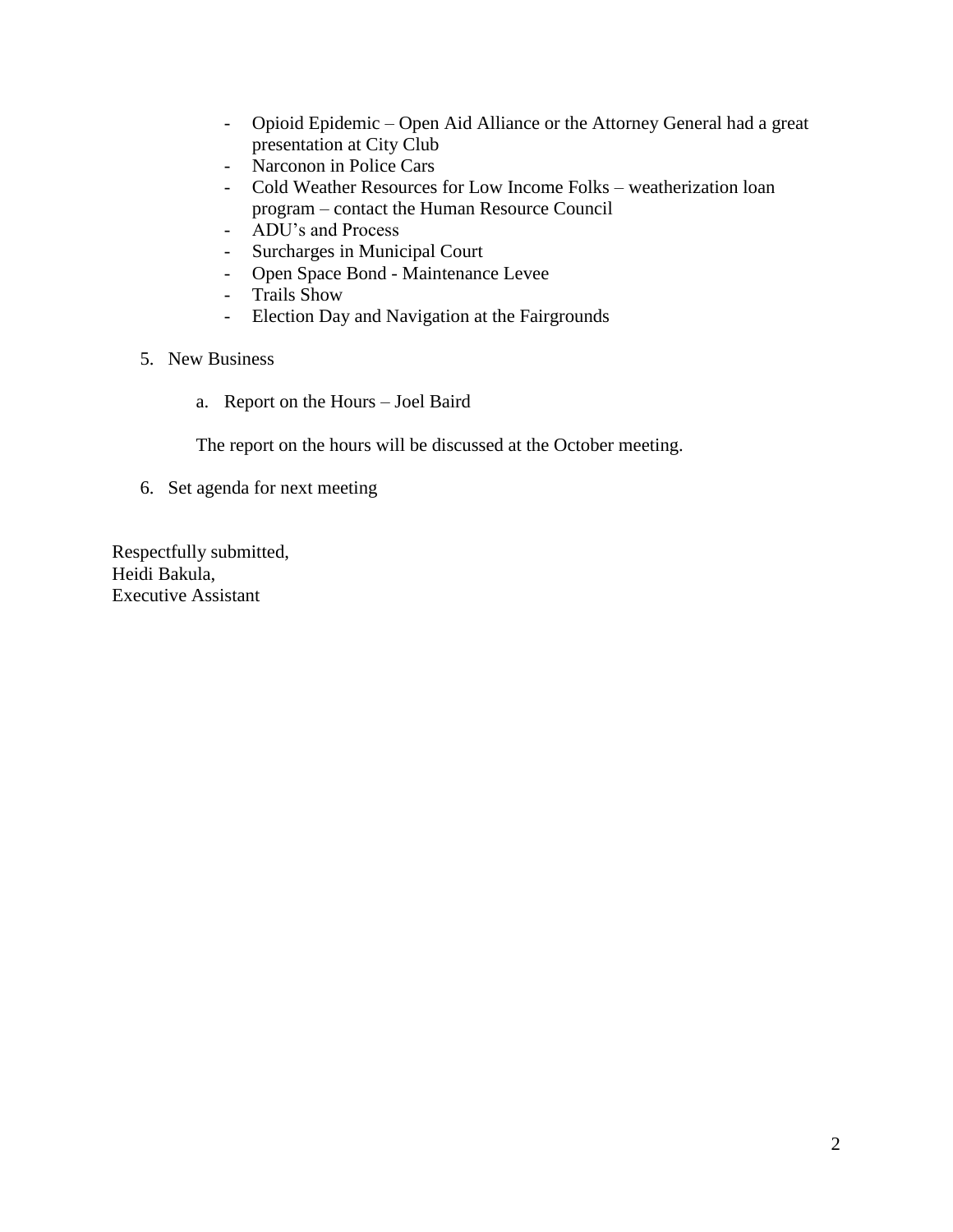

# Follow Up From June 18,

## 2018 MCTAC Meeting

Montanans for Immigrant Justice, yes and lived streamed June 20th 5pm Missoula County Detention Center Mullan Road *Yes we did that for Missoula Rises*

Profile of downtown with Randy Krastel Downtown Police Officer *talked to Randy and a show is in the works for Autumn*

Adaptive Recreation Clinic Summit Independent Living *No response--invited them to fill out a Media Assistance Grant form.*

Profile of MDA & BID Downtown Ambassador Dave Chrismon *Yes did it with Dave!*

Tyler Gernant and me, explain tax bills Do a show with me, Tyler, Ginny & Anne *haven't done this*

Institute on Tourism and Recreation--profile of attractive Missoula **haven't done this**

Glacier Ice Rink Story & Tour *yes--set up for Autumn when there is ice!*

Human Trafficking, highlight of the conference MCAT recorded in the spring Guy Baker as host from Police Dept of excerpts or just make a PSA for signs of human trafficking in Missoula *started reviewing footage*

Fort Missoula Regional Park Phase 2 grand opening July 23rd drone use for overhead? *participating in the media preview on July 17th*

Update on Russell road & bridge construction *Yes, met Darrell Williams of MDT & made a show.*